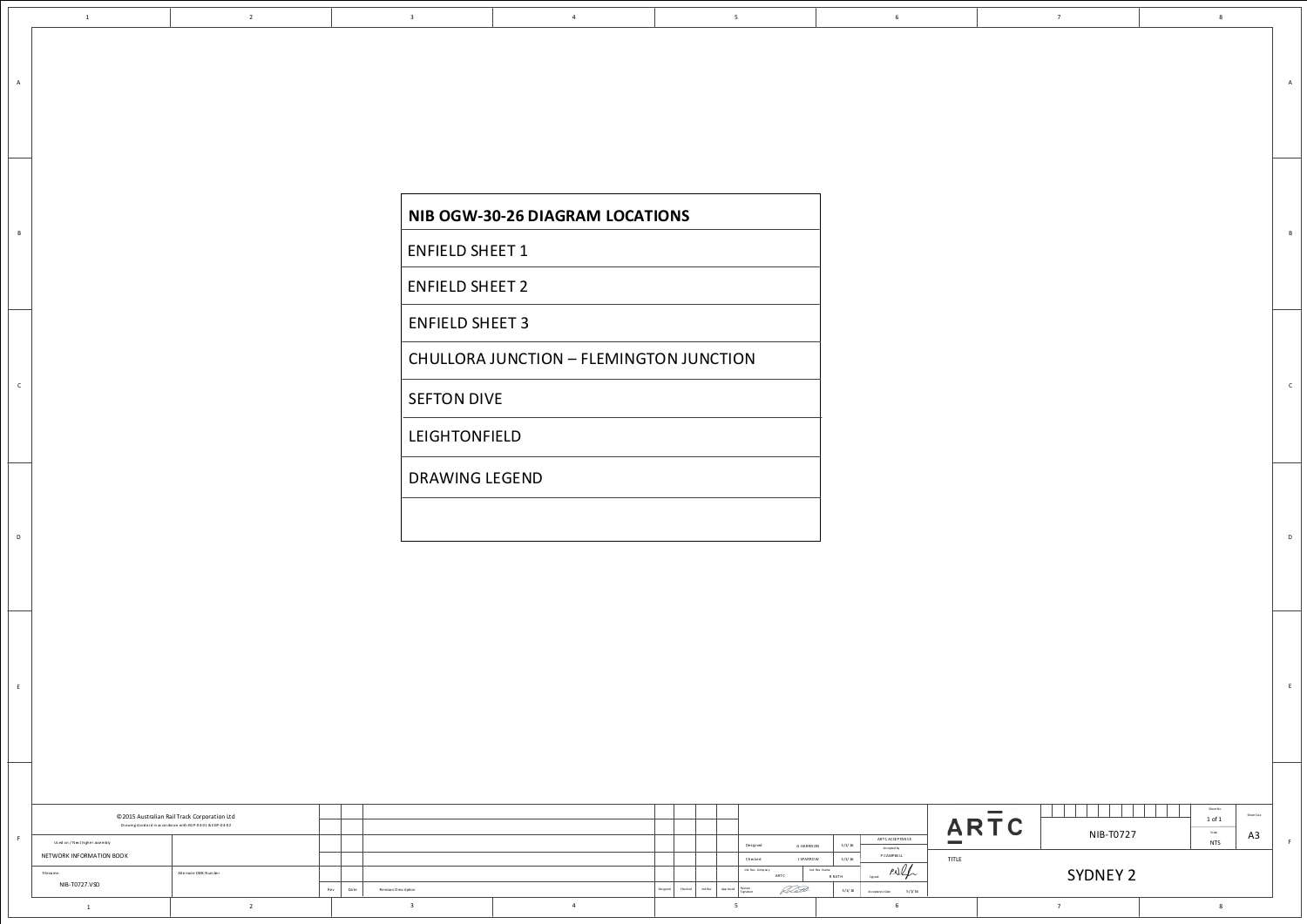<span id="page-1-0"></span>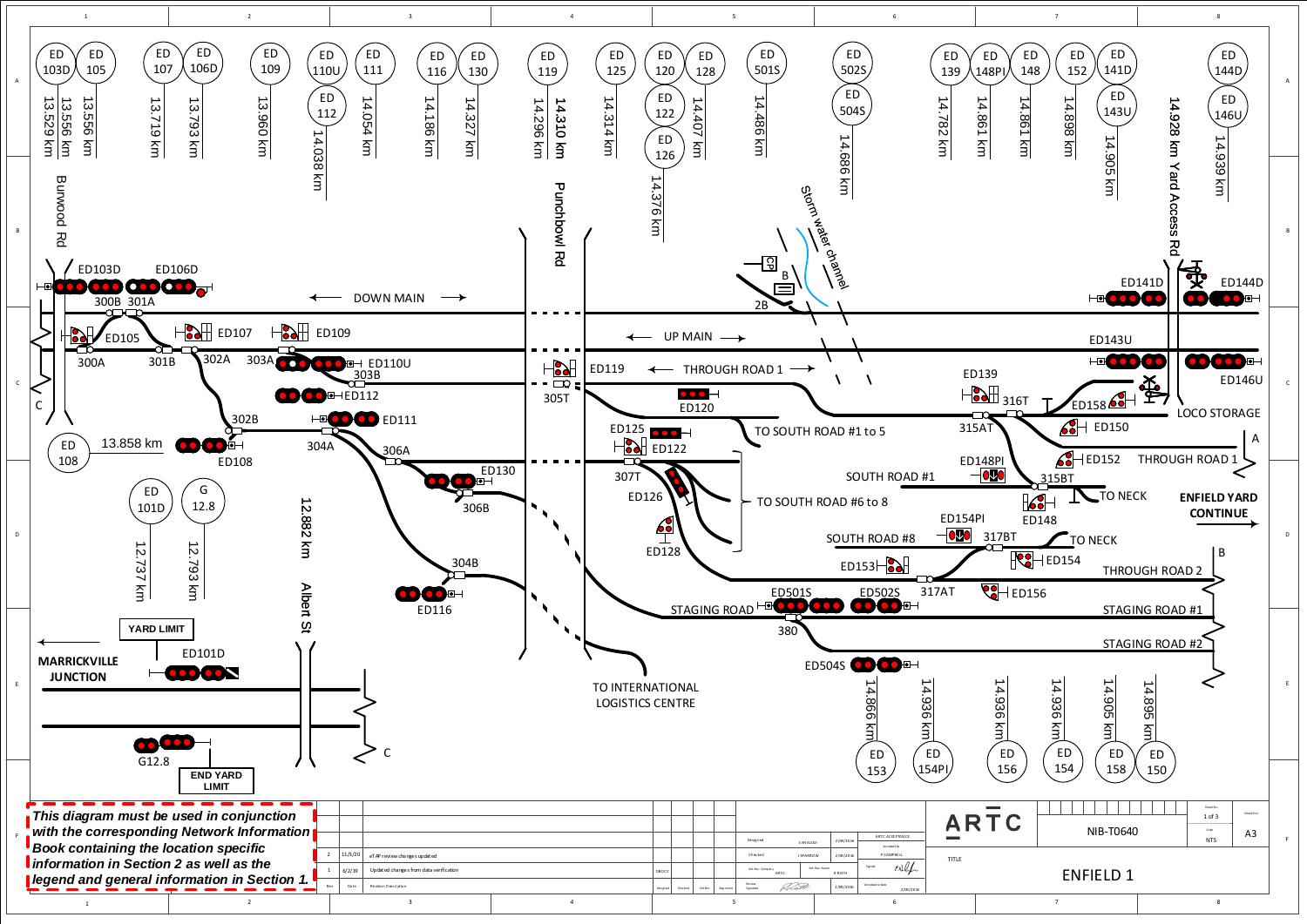<span id="page-2-0"></span>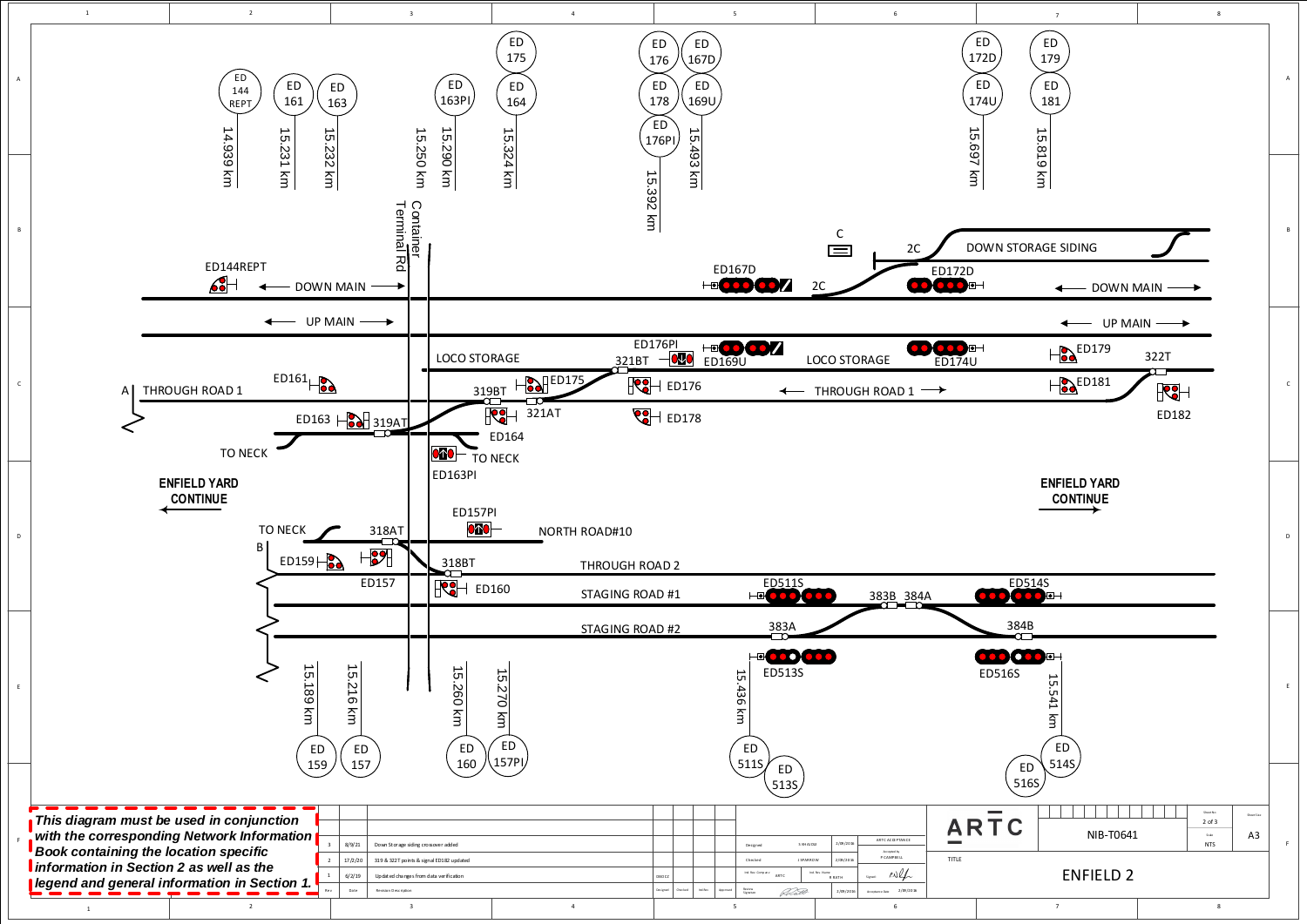<span id="page-3-0"></span>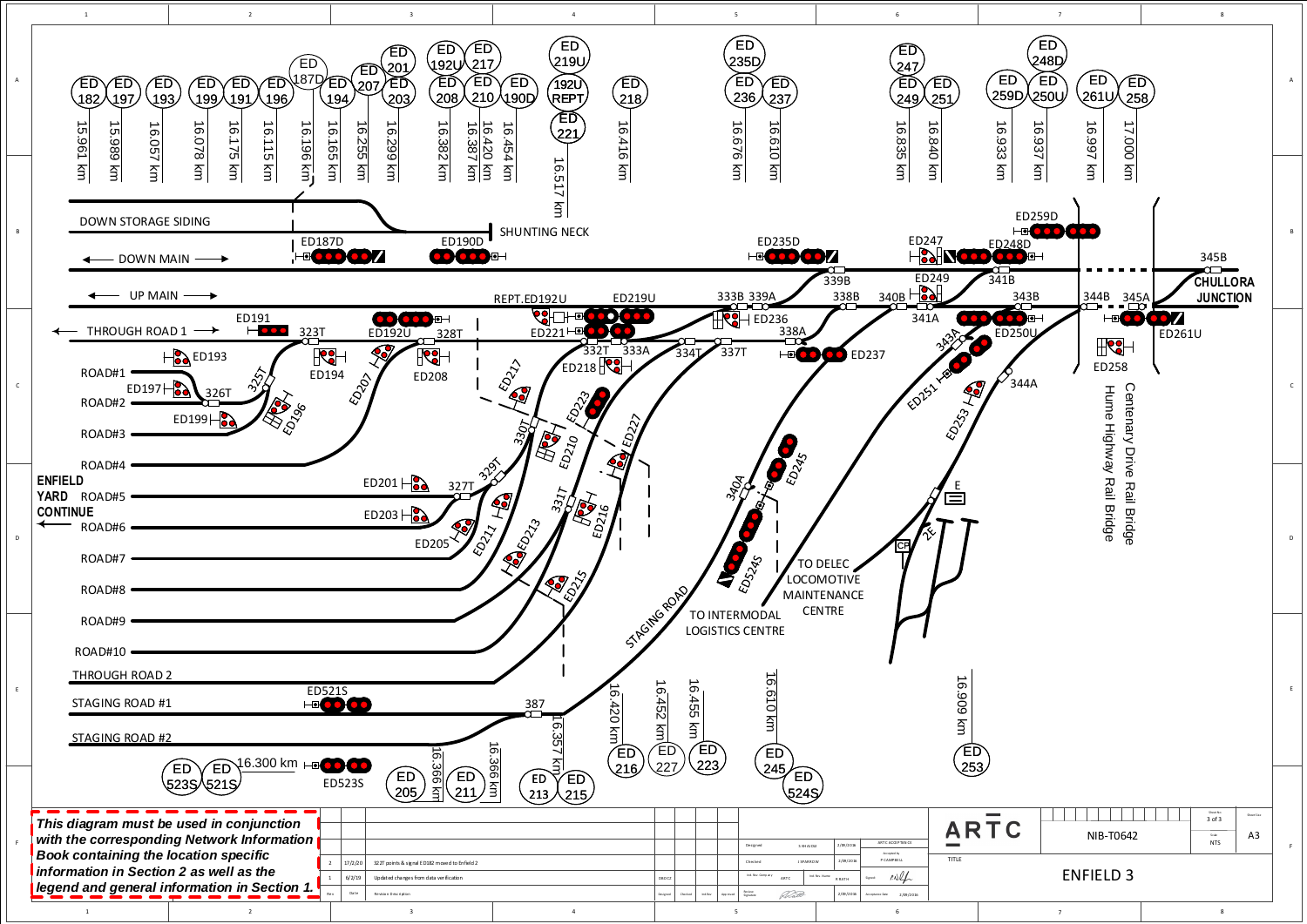<span id="page-4-0"></span>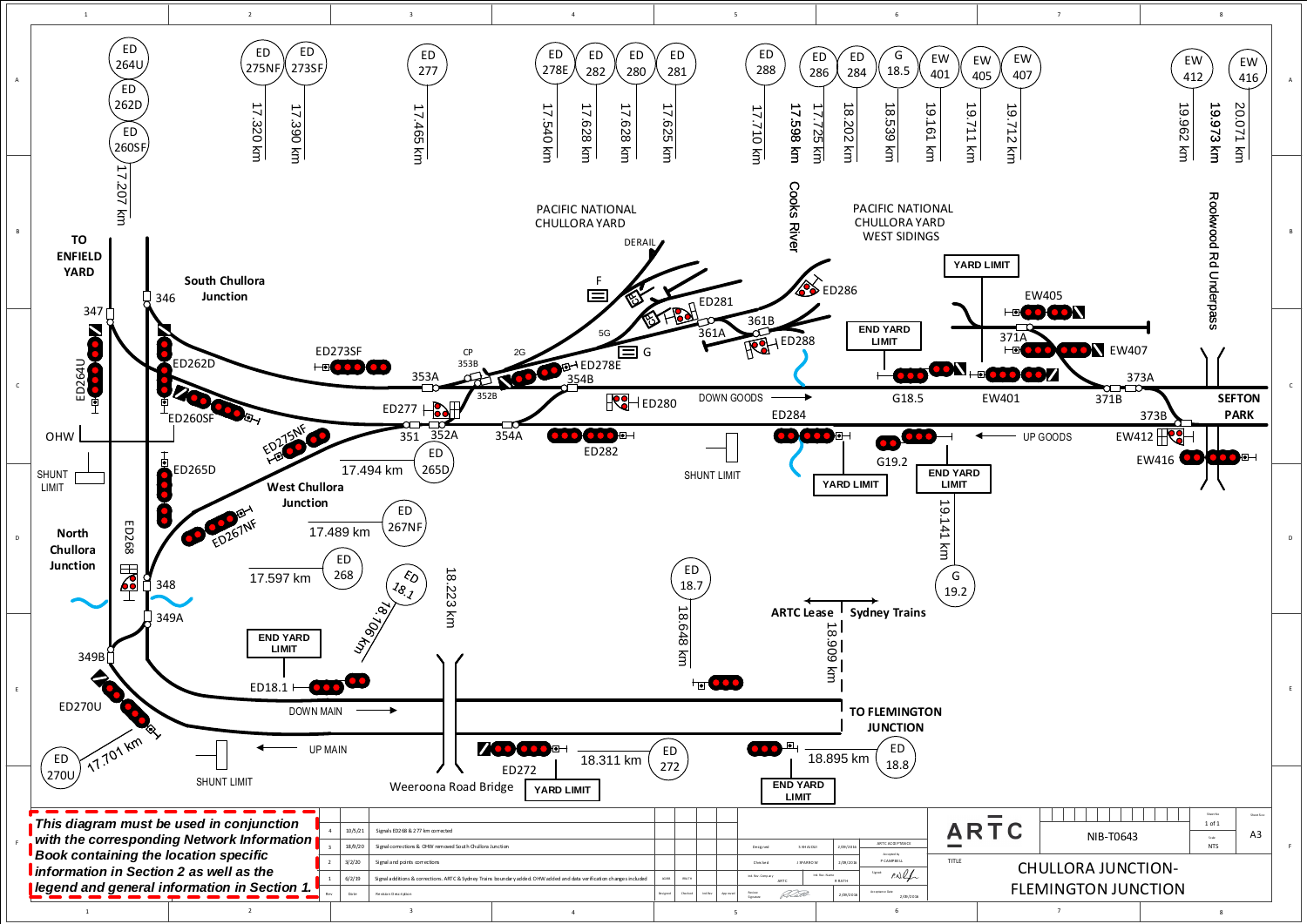<span id="page-5-0"></span>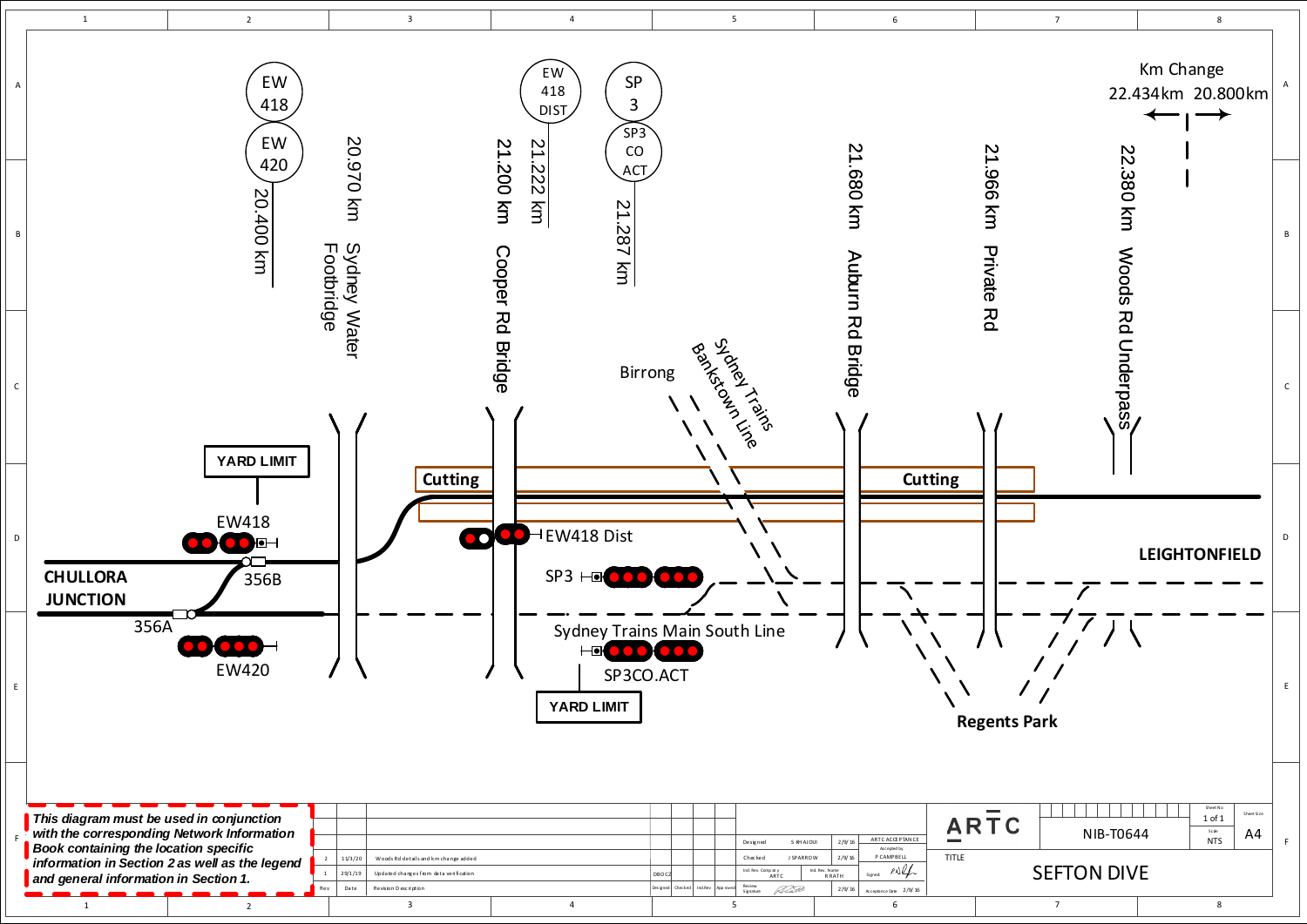<span id="page-6-0"></span>